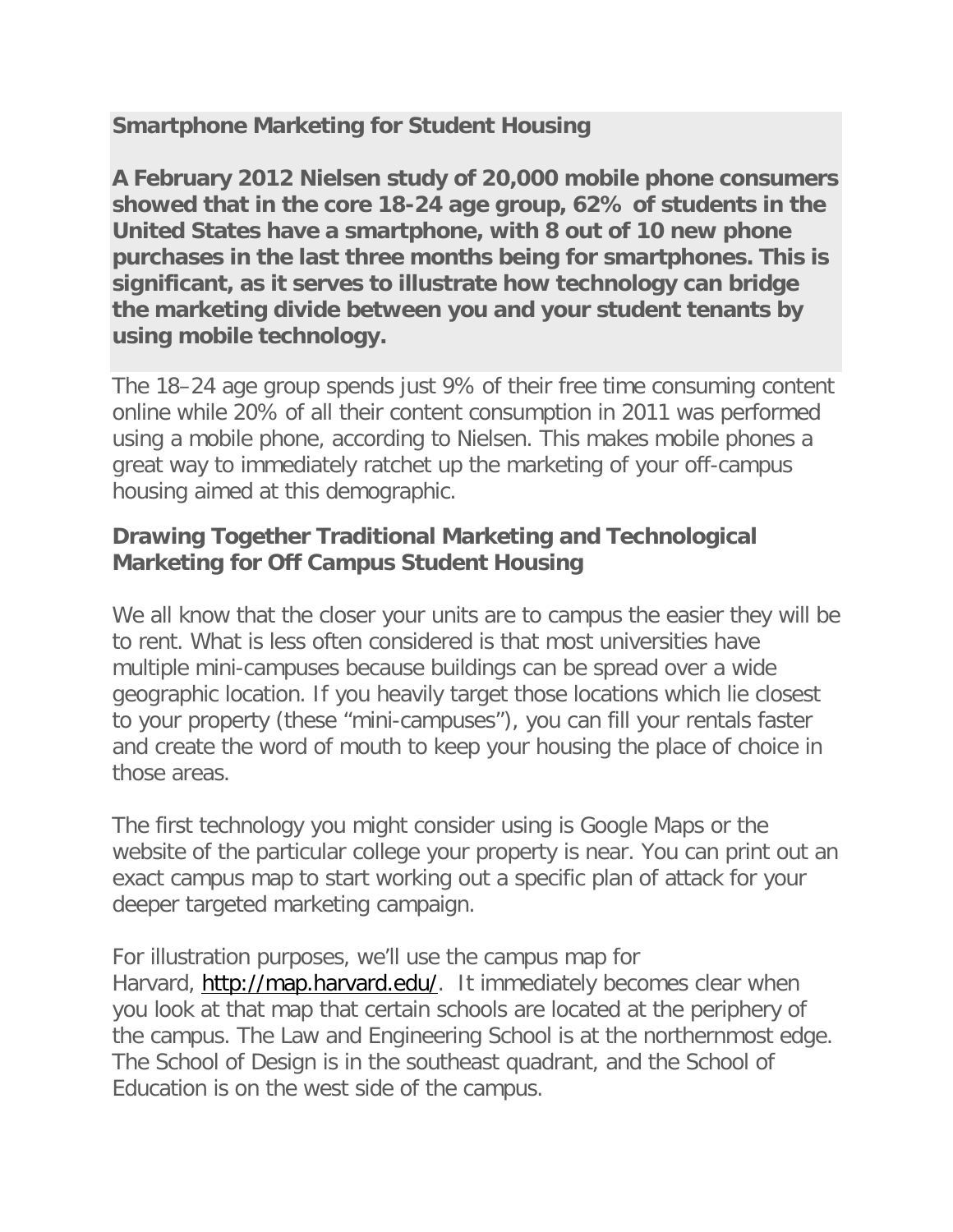The significance of this is to plot where your rentals are in relation to the facilities at your own nearby college, because before you can make a plan, you need to know specifically who you are targeting for this focused approach.

If your property was located to the west of the Harvard campus, for example, then you should start off by targeting the School of Education for your focused campaigns, because it is in close proximity to where all of the students' lectures will take place. This becomes a major selling point to your advantage, and you will already be starting to differentiate your property from the competition using this additional feature in a more specific way.

The first thing you should do is to create a QR Code that can be embedded onto any marketing that you do. A QR Code is a two-dimensional barcode that you may have seen popping up on cereal packets, magazines, and other places. This can be read by smartphones like the iPhone, which would immediately pass messages and web links to the phone.

There are a number of ways to have the codes created, but you can do it yourself for free at any of the following websites:

## <http://createqrcode.appspot.com/> <http://qrcode.kaywa.com/> <http://www.qurify.com/en/>

It's really as simple as typing out a message and clicking 'create!' on any of these sites. The image will then be created which you can download and have printed onto flyers or posters for distribution. Your printer can also take care of the QR codes for you.

Another free service that also includes tracking, plus the ability to embed a map link to your property in the QR Code, can be found at http://mygr.co/

You will want to experiment with various messages that you embed in the QR Code, because this is your opportunity to really hit home about the features and benefits you want to stress to parents and students.